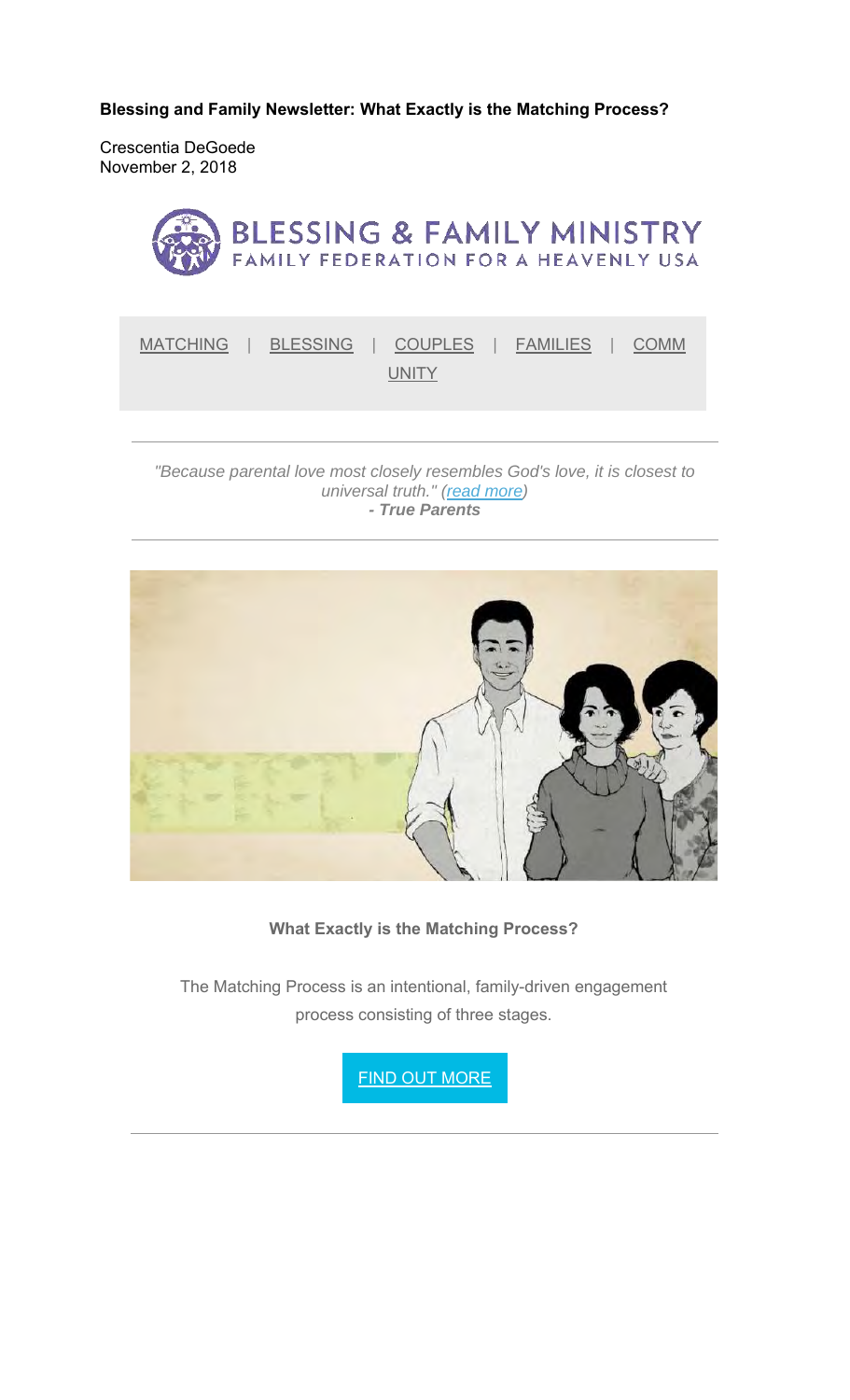

**Bowing Out Gracefully: Maybe This Isn't the One**

#### **Right from the Start**

Marriage and Family Therapist Sandra Lowen offers advice to Matching Candidates as they navigate finding a lifelong partner.

READ ARTICLE



## **6 Ways to Provide Comfort If You've Hurt Your Partner**

It can be hard to support our spouses when we feel responsible for their suffering...

# READ ARTICLE



## **How Parenting Can Transform the World**

Today, almost half the world's population is 25 years old or younger. Ready or not, they will lead our world into the future. Learn more about the impact we can make as we parent.

READ ARTICLE





**HighNoon Highlights • Weekly Newsletter**

Check out the latest from High Noon and be sure to subscribe to their newsletter!